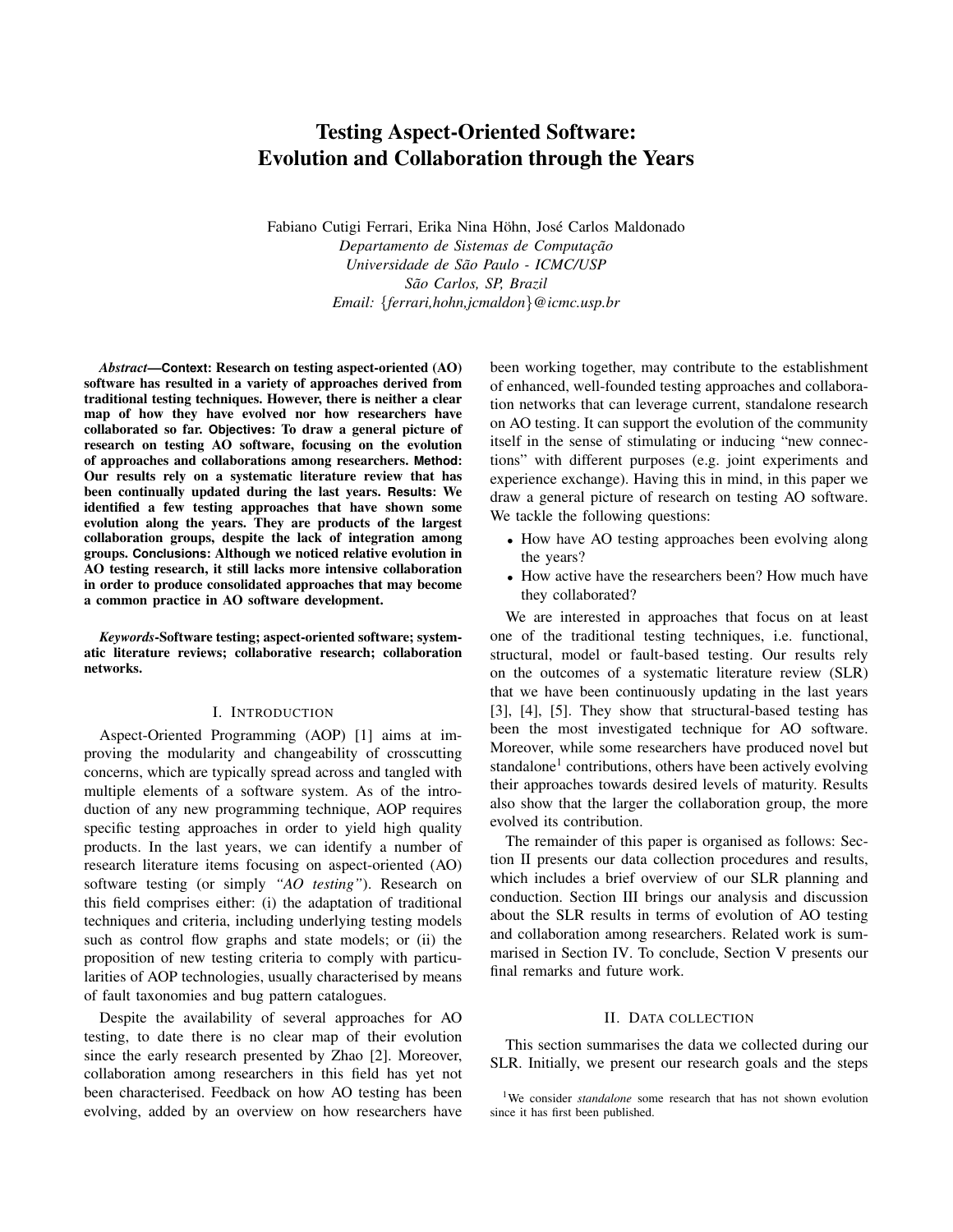we performed to identify all research of interest (Section II-A). In the sequence, we present the achieved results (Section II-B).

#### *A. Planning and conducting the review*

A systematic literature review is a rigorous, well-defined approach for identifying, evaluating and interpreting all available research with respect to (w.r.t.) a particular topic of interest [6]. The pieces of work that provide research evidences on a specific subject are called *primary studies*<sup>2</sup> . Our SLR on AO testing has two main goals: (i) identifying testing approaches that researchers and practitioners have been investigating for AO software; and (ii) identifying fault types that are specific to AO software. We defined the following primary research question (PQ1) and secondary questions (SQ1, SQ2 and SQ3), which one with associated inclusion and exclusion criteria:

- PQ1: *Which testing techniques/criteria have been applied to AO software to date?*.
- SQ1: *Which of these techniques/criteria are specific to AO software?*
- SQ2: *Which AO-specific fault types have been described to date?*
- SQ3: *Which kinds of experimental studies have been performed in order to validate AO software testing approaches?*

Defining an adequate search string is crucial for a SRL to succeed. It heavily relies on the expertise of the involved researchers and should be as comprehensive as possible in order to match all primary studies of interest. According to our research interests, we defined the following string<sup>3</sup>.

(aspect-oriented software OR aspect-oriented application OR aspect-oriented app OR aspect-oriented program OR aop) AND (testing OR fault OR defect OR error OR incorrect OR failure)

The selected sources of primary studies range from indexed repositories (IEEE Xplore, ACM Digital Library, ScienceDirect and SpringerLink) to general purpose search engines (Google and Scirus). The general review procedures (i.e. preliminary selection, final selection, data extraction and review documentation) follow the Biolchini et al.'s template [8] and a process for multi-iteration SLRs [5]. In short, the preliminary selection consists of one going through specific parts of the primary studies to check whether they should be selected for full reading. In the final selection step, the researcher fully reads the paper and makes the final decision of selecting or discarding it, according to the inclusion and exclusion criteria. Data of interest is then extracted and stored in customised forms. During the whole process, documentation tasks are undertaken in order to enable auditability and replicability, which are two basic requirements for SLRs [6], [8].

## *B. Results*

Table I lists all primary studies selected during four iterations<sup>4</sup> performed over the past 36 months, with a medium interval of 12 months. Studies are sorted by year of publication, testing technique and authors. From hereafter, the notation *S#X* will be used to refer to the items listed in Table I, where  $X$  represents a study number listed in the first column of the table. Notice that most these studies are not listed in the References Section due to space limitations. However, we believe the information provided by the table (i.e. title, authors and publication year) helps the reader correctly identify each of them.

Table II summarises our SLR in terms of numbers of selected studies per testing technique. In studies where more than one testing technique is on the focus (i.e. studies that present hybrid approaches), each technique was proportionally taken into account. For example, considering study *S#5*, half point was awarded to structural-based and half point to state models-based. We made the decision of splitting points in order to keep the total number of selected studies consistent with Table I. Studies classified as "*other*" are of interest for at least one of the research questions, mostly SQ2.

Figure 1 depicts the distribution shown in Table II. On the left-hand side, we can see the how the number of studies varied year by year. The chart on the right-hand side shows the representativeness of each testing technique w.r.t. the total of selected studies. These numbers are analysed in the next section.

# III. ANALYSIS AND DISCUSSION

This section brings our analysis and discussion based on the results of our SLR. We focus on two main issues: (i) the evolution of testing approaches; and (ii) the collaboration among researchers. A preliminary analysis of the data presented in Section II shows that, since 2004, there have not been great variations in research effort considering all testing techniques, on average. Regarding individual techniques, we can see that research on structural-based testing has resulted in the largest number of publications (17.5 out of 38 selected studies, i.e. 46% of the total).

We next try to answer the two questions presented in Section I. Notice that we only focus on the evolution of AO testing approaches. Therefore, studies classified as "*other*" in tables I and II (i.e. *S#3*, *S#4*, *S#10*, *S#11*, *S#12*, *S#22*, *S#23*, *S#24*, *S#31*, *S#32*, *S#40*, *S#41* and *S#50*) are not taken into account.

<sup>&</sup>lt;sup>2</sup>The term "primary study" has so far been used in the Evidencebased Software Engineering domain [7] to describe a variety of research results, from well-founded experimental procedures to incipient research approaches. Systematic reviews, on the other hand, are considered "secondary studies".

<sup>&</sup>lt;sup>3</sup>This is the up-to-date version of the string without overlap of terms.

<sup>4</sup>The first iteration (also called "original review") has already been documented [3], [4].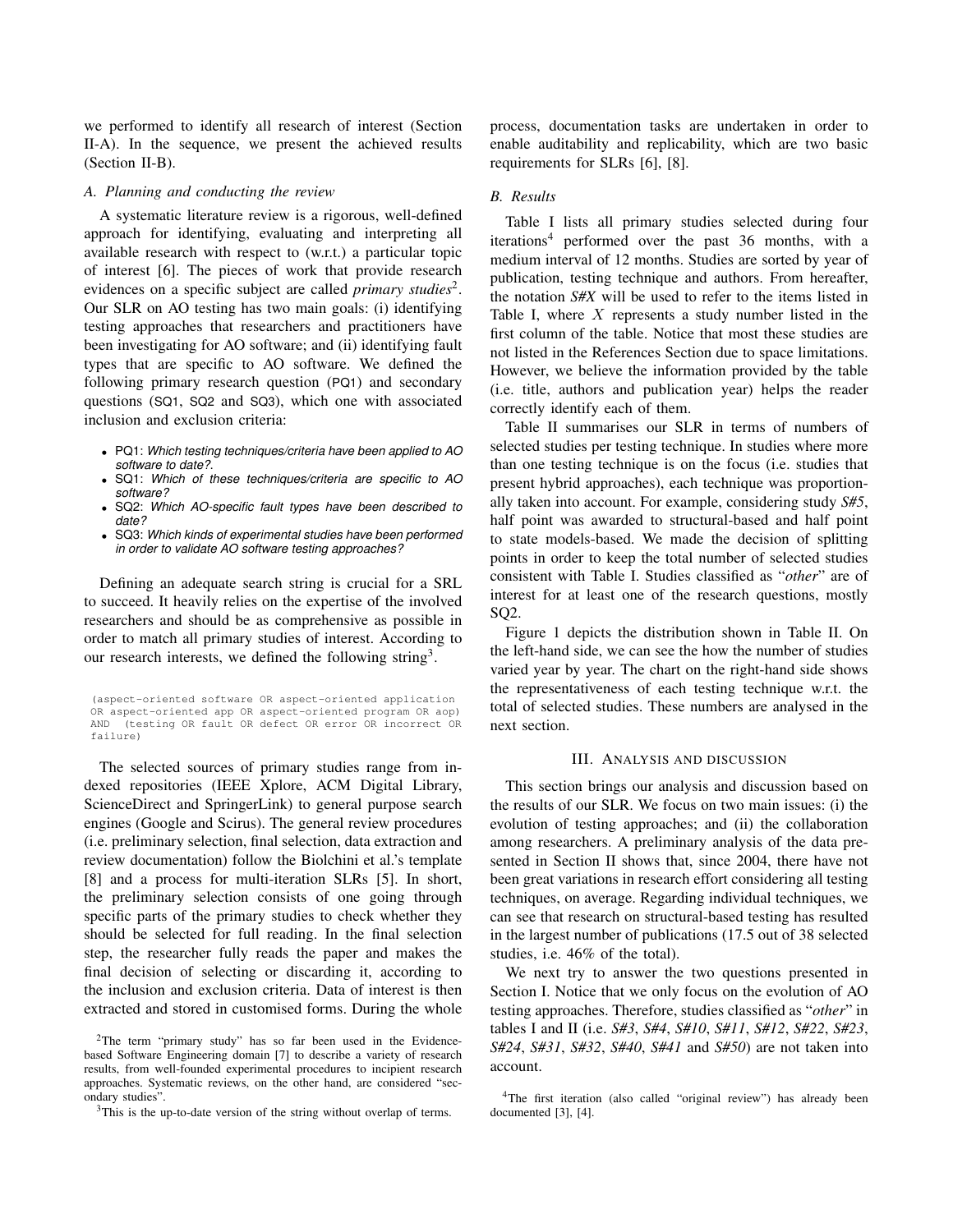## Table I SELECTED STUDIES.

| Ref | <b>Title</b>                                                                                                                  | <b>Authors</b>                                                                                       | <b>Technique</b>                     | Year |
|-----|-------------------------------------------------------------------------------------------------------------------------------|------------------------------------------------------------------------------------------------------|--------------------------------------|------|
|     | 1 Tool support for unit testing of aspect-oriented software                                                                   | Zhao, J.                                                                                             | structural-based                     | 2002 |
|     | 2 Data-flow-based unit testing of aspect-oriented programs                                                                    | Zhao, J.                                                                                             | structural-based                     | 2003 |
| 3   | Towards the systematic testing of aspect-oriented programs                                                                    | Alexander, R. T.; Bieman, J. M.; Andrews, A. A.                                                      | other                                | 2004 |
|     | 4 Towards a practical approach to test aspect-oriented software                                                               | Zhou, Y.; Richardson, D. J.; Ziv, H.                                                                 | other                                | 2004 |
|     | 5 A state-based approach to testing aspect-oriented programs                                                                  | Xu, D.; Xu, W.; Nygard, K.                                                                           | structural and<br>state models-based | 2004 |
|     | 6 Adequate testing of aspect-oriented programs                                                                                | Mortensen, M.; Alexander, R. T.                                                                      | structural and fault-based           | 2004 |
|     | 7 Data flow integration testing criteria for aspect-oriented programs                                                         | Lemos, O. A. L.; Maldonado, J. C.; Masiero, P. C.                                                    | structural-based                     | 2004 |
| 8   | Unit testing of aspect-oriented programs                                                                                      | Lemos, O. A. L.; Vincenzi, A. M. R.;<br>Maldonado, J. C.; Masiero, P. C.                             | structural-based                     | 2004 |
| 9   | A systematic aspect-oriented refactoring and testing strategy, and<br>its application to JHotdraw                             | van Deursen, A.; Marin, M.; Moonen, L.                                                               | functional and<br>structural-based   | 2005 |
|     | 10 Is AOP code easier or harder to test than OOP code?                                                                        | Ceccato, M.; Tonella, P.; Ricca, F.                                                                  | other                                | 2005 |
|     | 11 Unit test your aspects                                                                                                     | Lesiecki, N.                                                                                         | other                                | 2005 |
| 12  | Distributing classes with woven concerns: an exploration of potential<br>fault scenarios                                      | McEachen, N.; Alexander, R. T.                                                                       | other                                | 2005 |
| 13  | Generating unit test sequences for aspect-oriented programs: towards<br>a formal approach using UML state diagrams            | Badri, M.; Badri, L.; Bourque-Fortin, M.                                                             | state models-based                   | 2005 |
|     | 14 A state-based approach to testing aspect-oriented programs                                                                 | Xu, D.; Xu, W.; Nygard, K.                                                                           | state models-based                   | 2005 |
|     | 15 Automated test generation for AspectJ programs                                                                             | Xie, T.; Zhao, J.; Marinov, D.; Notkin, D.                                                           | structural and<br>state models-based | 2005 |
| 16  | An approach for adequate testing of AspectJ programs                                                                          | Mortensen, M.; Alexander, R. T.                                                                      | structural and fault-based           | 2005 |
|     | 17 Structural unit testing of AspectJ programs                                                                                | Lemos, O. A. L.; Maldonado, J. C.; Masiero, P. C.                                                    | structural-based                     | 2005 |
|     | Generating aspects-classes integration testing sequences: a                                                                   |                                                                                                      |                                      |      |
| 18  | collaboration diagram based strategy                                                                                          | Massicotte, P.; Badri, M.; Badri, L.                                                                 | <b>UML</b> models-based              | 2005 |
|     | 19 A model-based approach to test generation for aspect-oriented programs                                                     | Xu, W.; Xu, D.                                                                                       | UML models-based                     | 2005 |
| 20  | Automated testing of pointcuts in AspectJ programs                                                                            | Anbalagan, P.                                                                                        | fault-based                          | 2006 |
| 21  | Efficient mutant generation for mutation testing of pointcuts in<br>aspect-oriented programs                                  | Anbalagan, P.; Xie, T.                                                                               | fault-based                          | 2006 |
|     | 22 A fault model for pointcuts and advice in AspectJ programs                                                                 | Bækken, J. S.                                                                                        | other                                | 2006 |
|     | 23 A candidate fault model for AspectJ pointcuts                                                                              | Bækken, J. S.; Alexander, R. T.                                                                      | other                                | 2006 |
|     | 24 Towards a fault model for AspectJ programs: step 1 pointcut faults                                                         | Bækken, J. S.; Alexander, R. T.                                                                      | other                                | 2006 |
|     | 25 State-based incremental testing of aspect-oriented programs                                                                | Xu, D.; Xu, W.                                                                                       | state models-based                   | 2006 |
|     | 26 State-based testing of integration aspects                                                                                 | Xu, W.; Xu, D.                                                                                       | state models-based                   | 2006 |
| 27  | A framework and tool supports for generating test inputs of AspectJ<br>programs                                               | Xie, T.; Zhao, J.                                                                                    | structural and<br>state models-based | 2006 |
|     | 28 Testing aspect-oriented programming pointcut descriptors                                                                   | Lemos, O. A. L.; Ferrari, F. C.; Masiero, P. C.;<br>Lopes, C.V.                                      | structural and fault-based 2006      |      |
|     | 29 Testing during refactoring: adding aspects to legacy systems                                                               | Mortensen, M.; Ghosh, S.; Bieman, J. M.                                                              | structural-based                     | 2006 |
|     | 30 Aspects-classes integration testing strategy: an incremental approach                                                      | Massicotte, P.; Badri, L.; Badri, M.                                                                 | UML models-based                     | 2006 |
|     | 31 Debugging aspect-enabled programs                                                                                          | Eaddy, M.; Aho, A.; Hu, W.; McDonald, P.; Burger, J.                                                 | other                                | 2007 |
|     | 32 On identifying bug patterns in aspect-oriented programs                                                                    | Zhang, S.; Zhao, J.                                                                                  | other                                | 2007 |
| 33  | Testing aspect oriented programs: an approach based on the coverage<br>of the interactions among advices and methods          | Bernardi, M.L.; Di Lucca, G.A.                                                                       | structural-based                     | 2007 |
|     | 34 Pairwise structural testing of object and aspect-oriented Java programs                                                    | Franchin, I. G.; Lemos, O. A. L.; Masiero, P. C.                                                     | structural-based                     | 2007 |
| 35  | Control and data flow structural testing criteria for aspect-oriented                                                         | Lemos, O. A. L.; Vincenzi, A. M. R.;                                                                 | structural-based                     | 2007 |
|     | programs<br>36 Towards a tool supporting integration testing of aspect-oriented programs Massicotte, P.; Badri, L.; Badri, M. | Maldonado, J. C.; Masiero, P. C.                                                                     | UML models-based                     | 2007 |
|     | 37 Generation of test requirements from aspectual use cases                                                                   | Xu, D.; He, X.                                                                                       | UML models-based                     | 2007 |
| 38  | Automated generation of pointcut mutants for testing pointcuts in<br>AspectJ programs                                         | Anbalagan, P.; Xie, T.                                                                               | fault-based                          | 2008 |
|     | 39 Mutation testing for aspect-oriented programs                                                                              | Ferrari, F.C.; Maldonado, J.C.; Rashid, A.                                                           | fault-based                          | 2008 |
| 40  | Assessing the impact of aspects on exception flows: an<br>exploratory study                                                   | Coelho, R.; Rashid, A.; Garcia, A.; Ferrari, F.; Cacho,<br>N.; Kulesza, U.; von Staa, A.; Lucena, C. | other                                | 2008 |
|     | 41 Exception handling bug patterns in aspect oriented programs                                                                | Coelho, R.; Rashid, A.; Kulesza, U.; von Staa, A.;<br>Lucena, C.; Noble, J.                          | other                                | 2008 |
|     | 42 A state-based testing approach for aspect-oriented programming                                                             | Liu, C-H.; Chang, C-W.                                                                               | state models-based                   | 2008 |
| 43  | Reverse engineering of aspect oriented systems to support their<br>comprehension, evolution, testing and assessment           | Bernardi, M.L.                                                                                       | structural-based                     | 2008 |
|     | 44 Testing coverage criteria for aspect-oriented program                                                                      | Bernardi, M.L.; Di Lucca, G.A.                                                                       | structural-based                     | 2008 |
| 45  | Using structural testing to identify unintended join points selected                                                          | Lemos, O. A. L.; Masiero, P. C.                                                                      | structural-based                     | 2008 |
| 46  | by pointcuts in aspect-oriented programs<br>Integration testing of aspect-oriented programs: a structural                     | Lemos, O. A. L.; Masiero, P. C.                                                                      | structural-based                     | 2008 |
|     | pointcut-based approach<br>47 Testing aspect-oriented programs with UML design models                                         | Xu, D; Xu, W.; Wong, W. E.                                                                           | UML models-based                     | 2008 |
| 48  | A test-driven approach to developing pointcut descriptors in AspectJ                                                          | Delamare, R.; Baudry, B.; Ghosh, S.; Le Traon, Y.                                                    | functional and fault-base            | 2009 |
| 49  | Fault model and test-case generation for the composition of aspects                                                           | Babu, C.; Krishnan, H. R.                                                                            | UML models-based                     | 2009 |
|     | Enabling the adoption of aspects - testing aspects: a risk model, fault                                                       |                                                                                                      |                                      |      |
| 50  | model and patterns                                                                                                            | Kumar, N.; Sosale, D.; Konuganti, S. N.; Rathi, A.                                                   | other                                | 2009 |
| 51  | Integration testing of object-oriented and aspect-oriented programs:<br>a structural pairwise approach for Java               | Lemos, O. A. L.; Franchin, I. G.; Masiero, P. C.                                                     | structural-based                     | 2009 |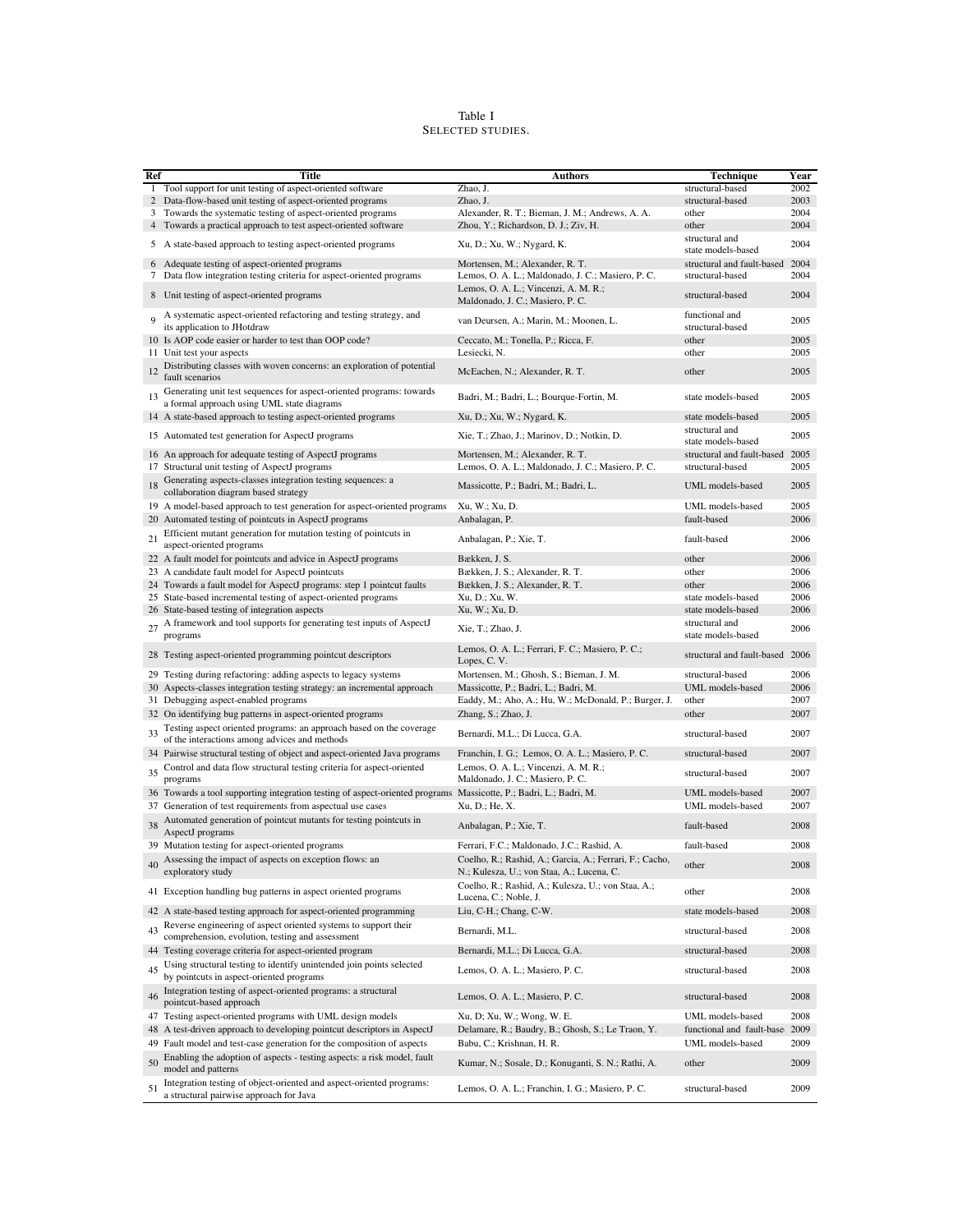Table II DISTRIBUTION OF SELECTED STUDIES ALONG THE YEARS.

|                    | 2002     | 2003         | 2004 | 2005 | 2006 | 2007           | 2008     | 2009     | Total | Average | Average<br>$2004 - 2009*$ |
|--------------------|----------|--------------|------|------|------|----------------|----------|----------|-------|---------|---------------------------|
| Structural-based   |          |              | 3    | 2.5  | ◠    | 3              | 4        |          | 17.5  | 2.2     | 2.8                       |
| State models-based | $\Omega$ | $\mathbf{0}$ | 0.5  | 2.5  | 2.5  | 0              |          | $\theta$ | 6.5   | 0.8     | 1.2                       |
| Fault-based        | $\Omega$ | $\mathbf{0}$ | 0.5  | 0.5  | 2.5  | 0              | 2        | 0.5      | 6     | 0.8     | 1.1                       |
| UML models-based   | $\theta$ | 0            | 0    | 2    |      | 2              |          |          |       | 0.9     | 1.3                       |
| Functional-based   | $\Omega$ | $\Omega$     | 0    | 0.5  | 0    | $\Omega$       | $\Omega$ | 0.5      |       | 0.1     | 0.2                       |
| Other              |          | 0            | 2    | 3    | 3    | $\mathfrak{D}$ | ↑        |          | 13    | 1.6     | 2.4                       |
| Total              |          |              | 6    | 11   |      | 7              | 10       | 4        | 51    | 6.4     | 8.9                       |
| Average            | 0.2      | 0.2          | 1.0  | 1.8  | 1.8  | 1.2            | 1.7      | 0.7      | 8.5   |         |                           |

\* considering only the 1st. semester of 2009



 $\Box$  Structural-based  $\Box$  State models-based  $\Box$  Fault-based  $\Box$  UML models-based  $\Box$  Functional-based  $\Box$  Other

# *A. How have AO testing approaches been evolving along the years?*

*Structural-based testing: :* The first initiatives on structural-based testing by Zhao (*S#1* and *S#2*) proposed control and data flow models for the current implementation of the AspectJ language. Although Zhao's research has not evolved ever since, the figures presented in Table II show that structural-based testing has been the most investigated technique so far. We can highlight Lemos et al.'s and Franchin et al.'s contribution as the most mature (*S#7*, *S#8*, *S#17*, *S#28*, *S#34*, *S#35*, *S#45*, *S#46* and *S#51*) in terms of formally defined testing models (control and data flow models), associated criteria and tooling support. Other purely structural-based contributions either has not shown evolution in the last years (*S#29*) or are still incipient (*S#33*, *S#43*, *S#44*). Moreover, considering hybrid approaches that include structural elements of the code for deriving test requirements (*S#5*, *S#6*, *S#9*, *S#15*, *S#16* and *S#27*), in general they tended to focus more on the other techniques and will be discussed in the sequence.

*State models-based testing: :* When we consider research on state models-based AO testing, we can identify two main contribution lines and standalone (*S#13*) and incipient contributions (*S#42*). Xu et al.'s approach (*S#5*, *S#14*, *S#25* and *S#26*) has shown some evolution from 2004 to 2006. It comprises the definition of state models that take into account aspect-related elements (e.g. advices that interfere in the system state), from which state transition trees and test cases are derived. The second research line (*S#15* and *S#27*) comprises automated test case generation for AO programs based on possible states of the system and internal structural elements. Both approaches, however, seems to be stagnated since the last papers were published in 2006.

*Fault-based testing: :* It has shown gradual evolution through the years. The research of Mortensen and Alexander (*S#6* and *S#16*) was published in 2004 and 2005 and includes high-level definitions of mutation operators for AO programs. Anbalagan and Xie (*S#20*, *S#21* and *S#38*) provided real implementation of those operators, focusing on a subset of AspectJ elements, the pointcut expressions. Ferrari et al.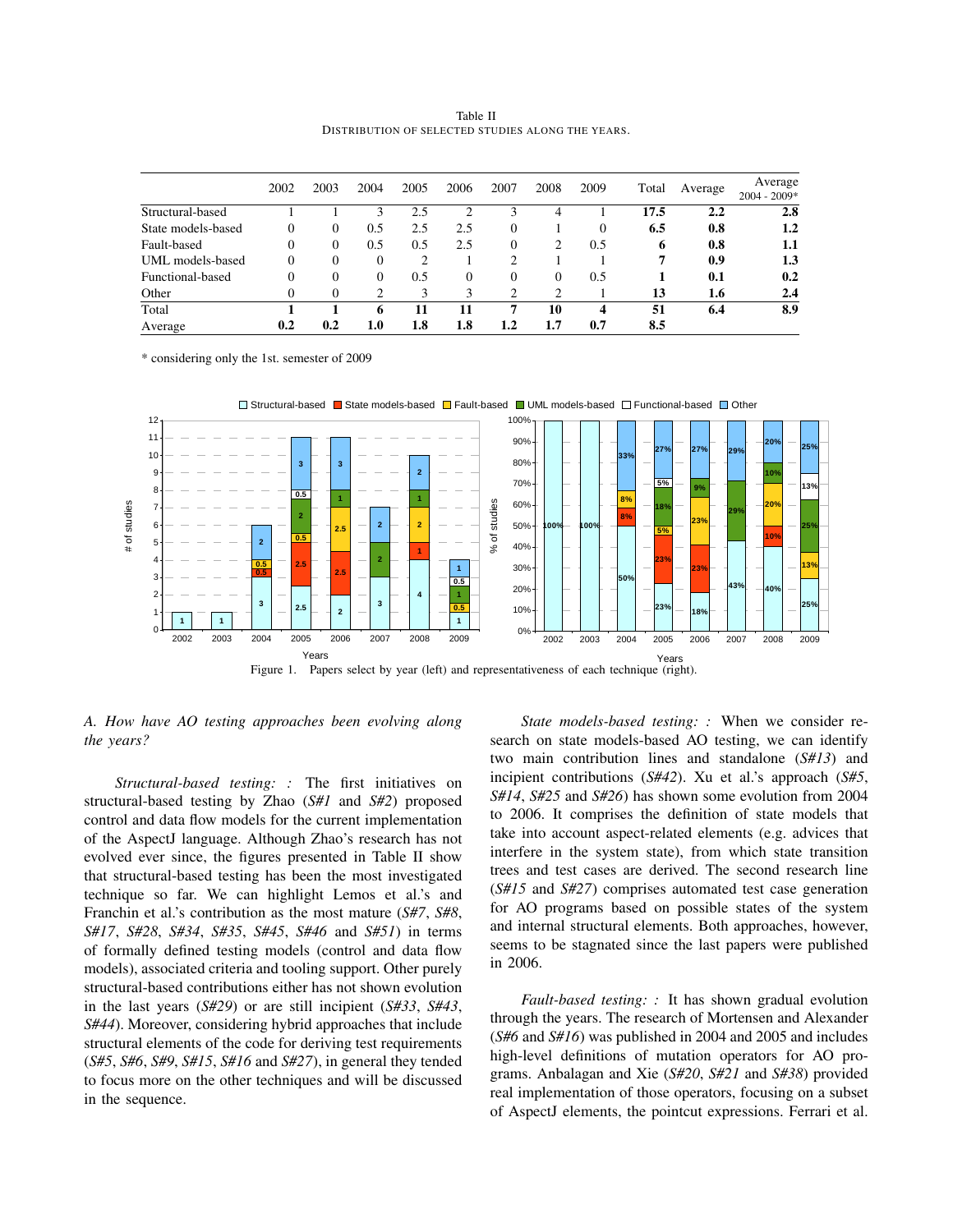(*S#39*), based on an extensive analysis of AO technologies and fault types, designed a set of mutation operators for AspectJ programs that subsumes all previously proposed operators. Part of these mutation operators were recently implemented by Delamare et al. (*S#48*) to compose a hybrid testing approach that includes test-driven development and mutation testing.

*UML models-based testing: :* As well as for state models-based testing, we can identify two main lines for UML models-based testing, and also standalone (*S#37*) and incipient contributions (*S#49*). The more recent approach is presented by Xu et al. (*S#19* and *S#46*) and relies on extended class and sequence diagrams to derive required test sequences. Similar approach was proposed by Massicotte et al. (*S#18*, *S#30* and *S#36*), however based on class and collaboration diagrams.

*Functional-based testing: :* Generally, we identified too little research comprising functional testing (only *S#9* and *S#48*). Furthermore, this technique was not the focus of the selected studies. Notice that we did not consider research on regression testing for AO software, which usually includes tasks related to functional-based testing (e.g. doublechecking just modified system functionalities).

# *B. How active have the researchers been? How much have they collaborated?*

Analysis of Table I shows that a total of 63 researchers are involved in at least one selected study. A closer look at the figures reveals that since 2004, researchers like R. T. Alexander, O. A. L. Lemos and D. Xu have been publishing at least one primary study per year, on average. On the other hand, we can see that 16 researchers have published a single piece of work regarding AO testing techniques and fault models up to 2006, but have not published ever since. This lack of continuation suggests that such researchers have not kept active in the AO testing field. We call the reader's attention to the fact that we are not evaluating the quality or the impact of a study. For example, Zhao's work [2], [9] is probably the most cited among all selected studies, despite the lack of evolution of the original contribution. In fact, a contribution may have great impact in future research even though it might have not evolved since it has been originally published.

Figure 2 shows the map of collaboration among researchers. Analysing each collaboration group individually, four of the largest (labels 6, 9, 12 and 14 in Figure 2) are responsible for the approaches that have shown the highest maturity levels, as discussed in Section III-A. On the other hand, many authors that are involved in small collaboration groups (up to 3 researchers) have published either standalone contributions (e.g. *S#4*, *S#9*, *S#10* and *S#11*) or still incipient contributions (e.g. *S#42*, *S#49*).

The collaboration network structure has important implications for the spread of information. According to Newman [10], for example, it is clear that any variation in the average number of acquaintances that individuals have might substantially influence the propagation of information. Therefore, the map presented in Figure 2 can be used as a way of encouraging future collaborations among groups. For example, in the previous section, we saw that faultbased AO testing has gradually evolved during the last years. However, a further look at Figure 2 reveals that three disconnected groups (6, 9 and 12) worked separately in such evolving approach. Another example regards structuralbased testing, where groups 6 and 5 have been working on similar approaches (i.e. definition of inter-procedural control flow graphs and associated testing criteria) although no collaborations have been established.

# IV. RELATED WORK

This work extends our original SLR results [3], [4] in two ways: (i) updating the state-of-the-art in AO testing research, focusing on techniques and associated criteria; and (ii) analysing its evolution and the collaboration of involved researchers through the time. Amar and Shabbir [11] also present a SLR on AO testing. However, they focus on two main subjects: (i) challenges, issues and problems for AO testing; and (ii) structural-based testing approaches for AO software. Their search included primary studies published up to May 2008. Despite the differences among goals, there is an overlap between the set of studies selected in our SLR and Amar and Shabbir's. Considering the list presented in Table I and the 43 studies selected by them, 18 are of interest for both surveys (*S#2*, *S#3 S#9*, *S#12*, *S#13*, *S#14*, *S#18*, *S#21*, *S#24 S#25*, *S#26*, *S#27*, *S#28*, *S#30*, *S#31*, *S#32*, *S#35* and *S#33*). However, Amar and Shabbir do not evaluate the evolution of AO testing approaches neither the collaboration of researchers in this field.

We can also identify a few surveys and evaluations of AO testing approaches [12], [13], [14]. Naqvi et al. [12] evaluate three approaches for AO testing w.r.t. their ability to reveal the fault types characterised by Alexander et al. [15]. Parizi and Ghani [13] extend Naqvi et al.'s work, including two other approaches for AO testing. They also highlight some gaps of each piece of research (e.g. the weaknesses and required enhancements/improvements). However, authors of both studies do not make clear how they have selected such approaches. Moreover, evolution is not taken into consideration. Xie and Zhao[14] present their AO testing perspectives based on test input generation and coverage measurement of AO programs. Again, the scope is limited to a few approaches, mostly based on their own research.

Regarding collaborative research, we could not find any analysis of collaboration networks specific for AO testing, although there are studies that examine the scientific collaboration through authorship networks. An example is the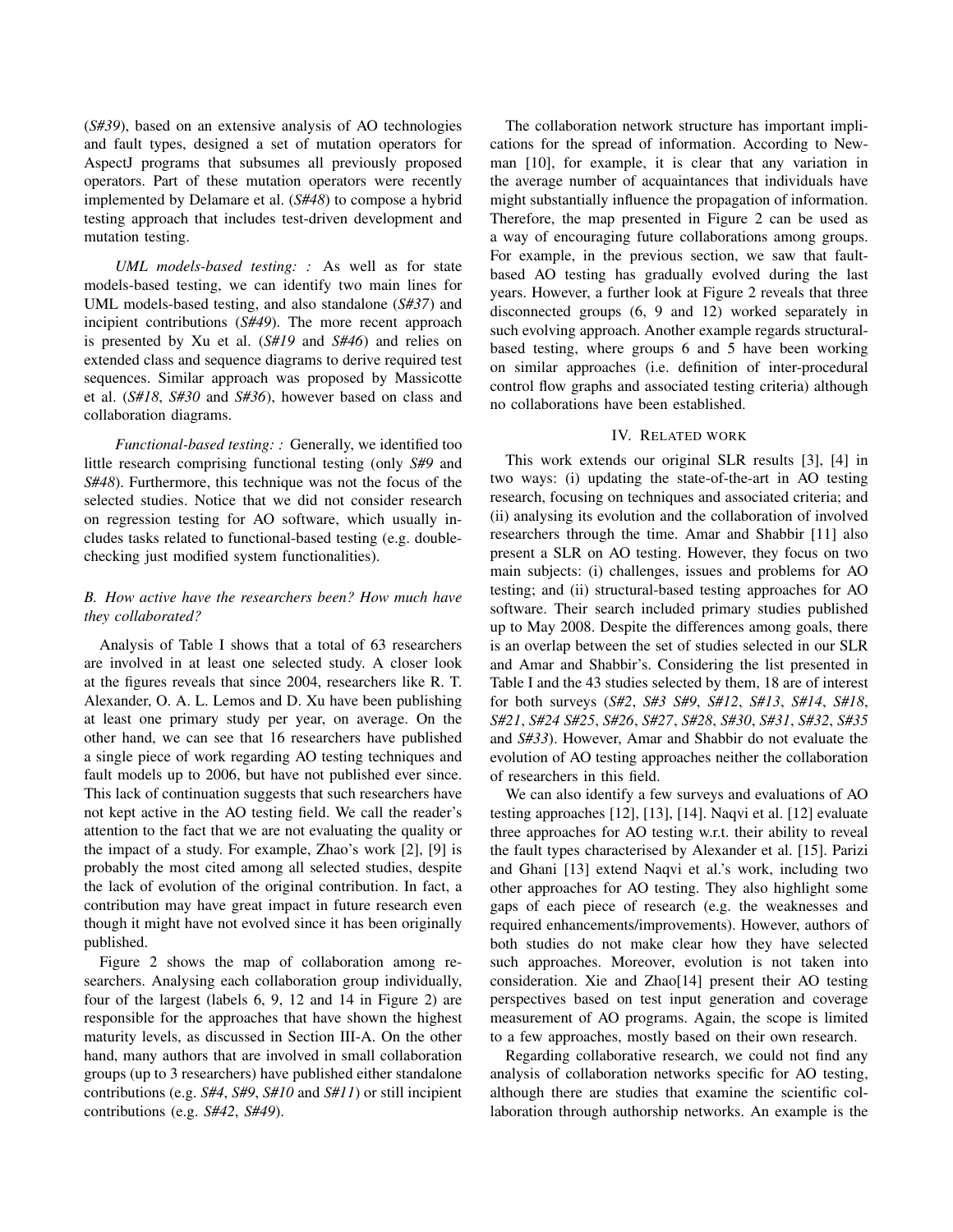

Figure 2. Researchers' collaborations networks.

work of Hassan and Holt [16], who present an analysis of research in software reverse engineering. According to them, publications in a research community give a picture of the progress of collaboration and emergence of topics in an active research field.

## V. FINAL REMARKS AND FUTURE WORK

This paper presented the results of a multi-iteration systematic literature review on AO software testing. The results were analysed from two points of view: (i) how AO testing has evolved since the early structural-based approach presented by Zhao [2]; and (ii) the collaboration among people who have carried out research on AO testing.

We identified a few testing approaches that have shown evolution along the years. Structural and fault-based testing seem to have reached the highest maturity levels when compared to the other techniques, including the definition of underlying testing models and adequate tooling support for the associated test selection criteria. Both models and tools have evolved in a sequence of refinements and enhancements.

However, we can still notice a lack of collaboration among research groups, in order to produce consolidated approaches that may become a common practice in AO software development. It is even more motivated by the fact that the most mature research is product of the largest research groups, in which collaboration was more noticeable. Joint research should target, for example, the evaluation of testing approaches within different application domains, either by means of exploratory studies or controlled experiments. This requires effective sharing of knowledge and infrastructure (e.g. underlying literature, tools and benchmarks) and would result in more mature approaches to be applied in practice.

Our future research includes the full documentation of the SLR. We will address every SLR research question as defined in Section II-A. Documenting the SLR will also include: (i) defining quality criteria to be applied to the selected studies; and (ii) providing details of each testing approach, including the underlying techniques and associ